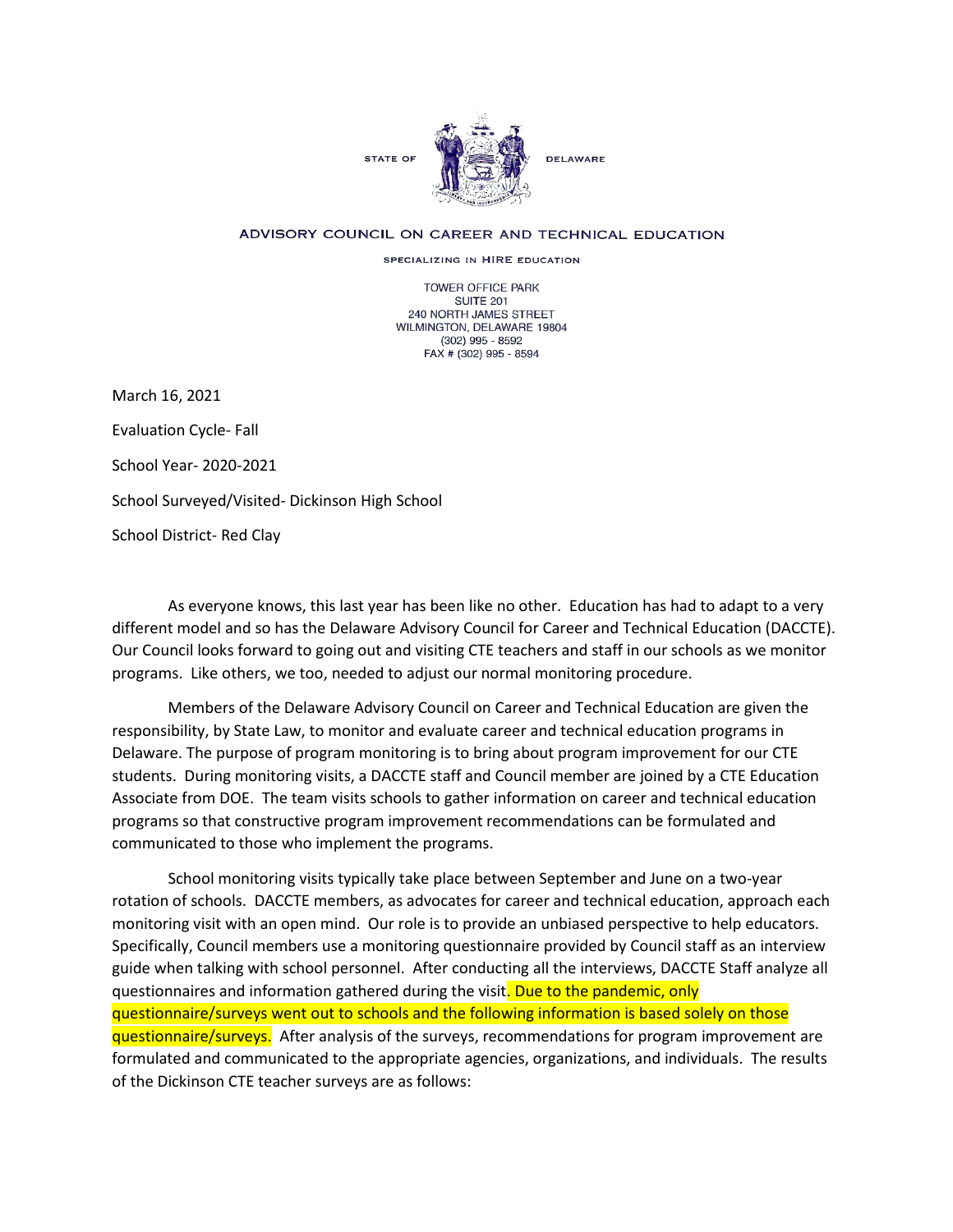• 7 out of 7 teachers emailed, completed, and returned the survey.

| <b>Survey Question</b>                                  | <b>Survey shows</b><br>this area is<br>being met | <b>Survey shows</b><br>this area<br>needs more | <b>Survey is</b><br>inconclusive | <b>Notes</b>               |
|---------------------------------------------------------|--------------------------------------------------|------------------------------------------------|----------------------------------|----------------------------|
|                                                         |                                                  | focus                                          |                                  |                            |
| Pathways have                                           |                                                  |                                                |                                  |                            |
| sequenced courses                                       |                                                  |                                                |                                  |                            |
| Pathways are approved                                   |                                                  |                                                |                                  |                            |
| through DOE                                             |                                                  |                                                |                                  |                            |
| English, Math, Science,                                 |                                                  |                                                |                                  |                            |
| Social Studies Integration<br>into CTE coursework       |                                                  |                                                |                                  |                            |
| <b>Facilities</b>                                       |                                                  |                                                |                                  |                            |
|                                                         |                                                  |                                                |                                  |                            |
| <b>Instructional Supplies</b><br>and Materials          |                                                  |                                                |                                  |                            |
| <b>Instructional Equipment</b><br>and Technical Support |                                                  |                                                |                                  |                            |
| Advisory Committee in                                   |                                                  |                                                |                                  |                            |
| place and supporting CTE                                |                                                  |                                                |                                  |                            |
| programs                                                |                                                  |                                                |                                  |                            |
| CTSO available and                                      |                                                  |                                                |                                  |                            |
| participating in Local,<br>State, Regional, and         |                                                  |                                                |                                  |                            |
| <b>National Level</b>                                   |                                                  |                                                |                                  |                            |
| <b>Work-Based Learning</b>                              |                                                  |                                                |                                  | Surveys report             |
| Opportunities                                           |                                                  |                                                |                                  | mostly no.                 |
|                                                         |                                                  |                                                |                                  | Important to note          |
|                                                         |                                                  |                                                |                                  | that many schools          |
|                                                         |                                                  |                                                |                                  | have a WBL<br>Coordinator. |
| Pathways prepare                                        |                                                  |                                                |                                  |                            |
| students for entry level                                |                                                  |                                                |                                  |                            |
| positions after HS                                      |                                                  |                                                |                                  |                            |
| Career Pathway                                          |                                                  |                                                |                                  |                            |
| <b>Selection Process</b>                                |                                                  |                                                |                                  |                            |
| <b>Education Plans contain</b>                          |                                                  |                                                |                                  | Surveys report             |
| Career Pathways                                         |                                                  |                                                |                                  | mostly no/unsure           |
| Programs receive                                        |                                                  |                                                |                                  |                            |
| Federal/State funding                                   |                                                  |                                                |                                  |                            |
| (Perkins/509)<br><b>Budget</b>                          |                                                  |                                                |                                  | Surveys report             |
| Availability/Development                                |                                                  |                                                |                                  | mostly no/unsure           |
| 3 Year Budget/Long                                      |                                                  |                                                |                                  | Surveys report             |
| <b>Terms Planning</b>                                   |                                                  |                                                |                                  | yes and no evenly          |